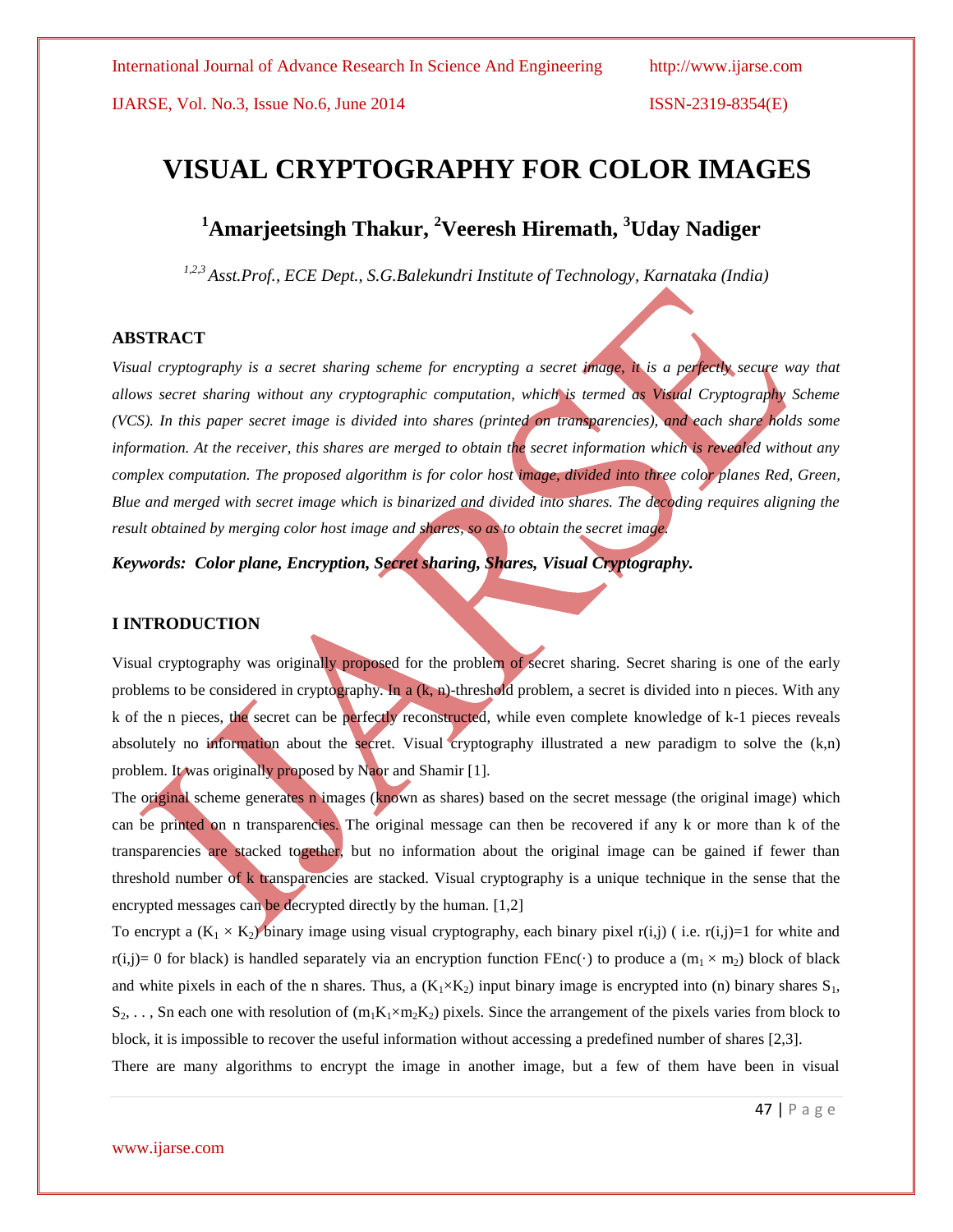# IJARSE, Vol. No.3, Issue No.6, June 2014 ISSN-2319-8354(E)

cryptography for color image. In this paper, the different approach have been produced for the visual cryptography for color image, the proposed algorithm splits a secret image into two shares based on three primitive color components.

#### **II VISUAL CRYPTOGRAPHY MODEL**

A printed page of cipher text and a printed transparency (which serve as a secret key). The original clear text is revealed by placing the transparency with the key over the page with the cipher, even though each one of them is indistinguishable from random noise. The model for visual secret sharing is as follows. There is a secret picture to be shared among n participants. The picture is divided into n transparencies (shares) such that if any m transparencies are placed together, the picture becomes visible. If fewer than m transparencies are placed together, nothing can be seen. Such a scheme is constructed by viewing the secret picture as a set of black and white pixels and handling each pixel separately [4].

QV-7492



**Figure 1: Visual cryptography system**

In visual cryptography system the pixels of the image to be encrypted can be applied to the image in different manner. There is a set of n participants (image), and the secret image is divided and encoded into n shadow images called shares. Each participant is encrypted by one share, k out of n participants are needed to combine shares and see secret image, sometime k-1 of shares can not reveal information about secret image. The technology makes use of the human vision system to perform the OR logical operation on the superimposed pixels of the shares. When the pixels are small enough and packed in high density, the human vision system will average out the colors of surrounding pixels and **produce** a smoothed mental image in a human's mind [5].

# **III HALFTONE VISUAL CRYPTOGRAPHY**

The shares were of poor quality that was generated in [6] and the suspicion of data encryption increases, again. To increase the quality of the meaningful shares Zhou et al [7] proposed a new technique based on halftone visual cryptography. In halftone visual cryptography as shown in Fig 2, a pixel, which is secret as well as binary, is encoded into an array of sub pixels in each share, mentioned to as halftone cells. Visually satisfying halftone shares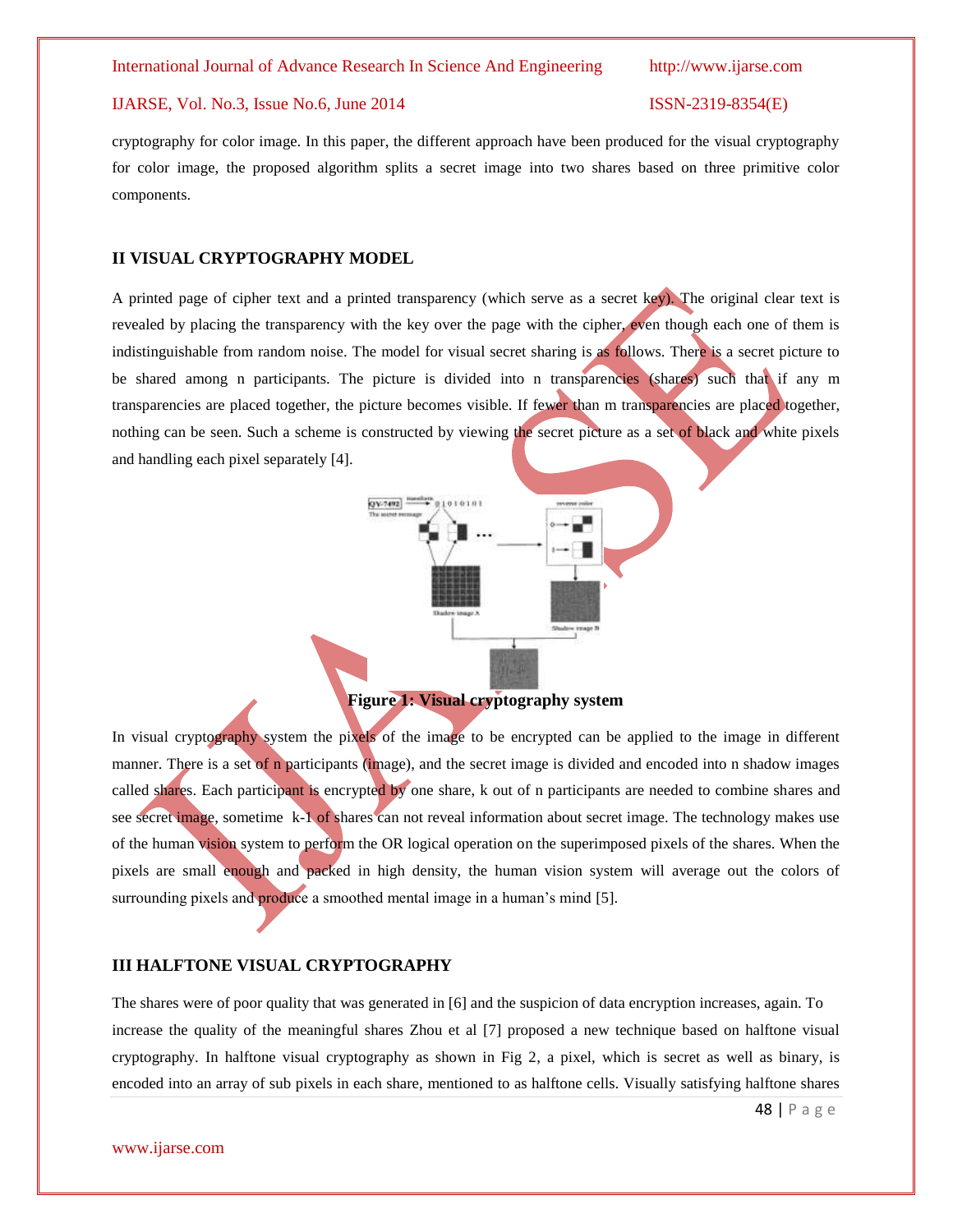### International Journal of Advance Research In Science And Engineering http://www.ijarse.com

# IJARSE, Vol. No.3, Issue No.6, June 2014 ISSN-2319-8354(E)

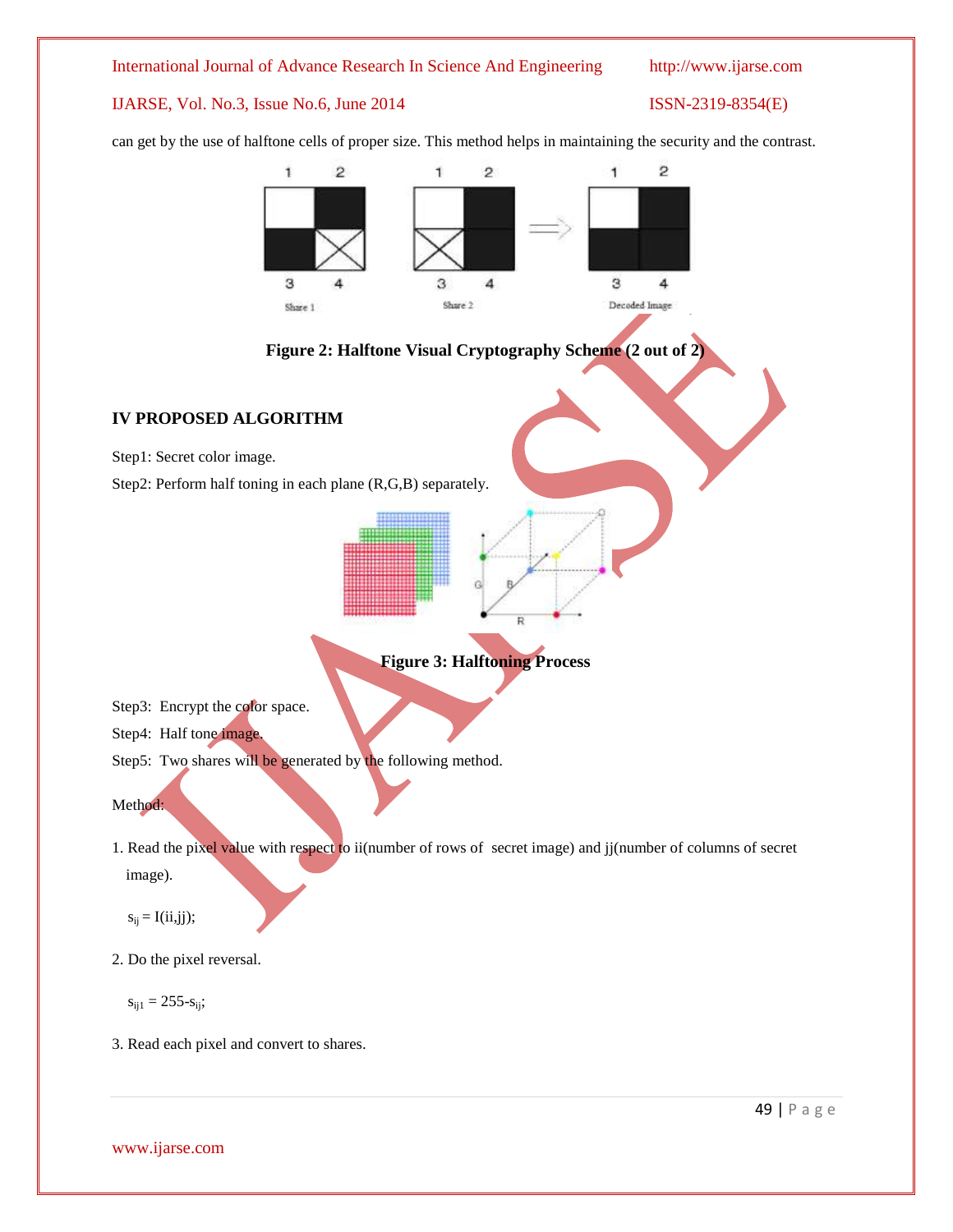International Journal of Advance Research In Science And Engineering http://www.ijarse.com

# IJARSE, Vol. No.3, Issue No.6, June 2014 ISSN-2319-8354(E)

4. Reduce s<sub>ij</sub>.

5. Repeat step no. 2.

6. Take difference of two random generator with original pixel.

7. Repeat step no. 2.

Step 6: After mixing share1 and share 2 with three planes of RGB we obtain decrypted image.

# **V EXPERIMENTAL RESULTS**

In this paper, we first consider host image to be color image and transformed the color image into Red, Green and Blue components. Share 1 and share 2 generated. Finally, shares are combined to decrypt the image. It is not possible to decrypt the image if any one share is missing. The algorithm was implemented in MATLAB. The simulation results of the algorithm's performance on secret image are seen in Figure 4.





50 | P a g e